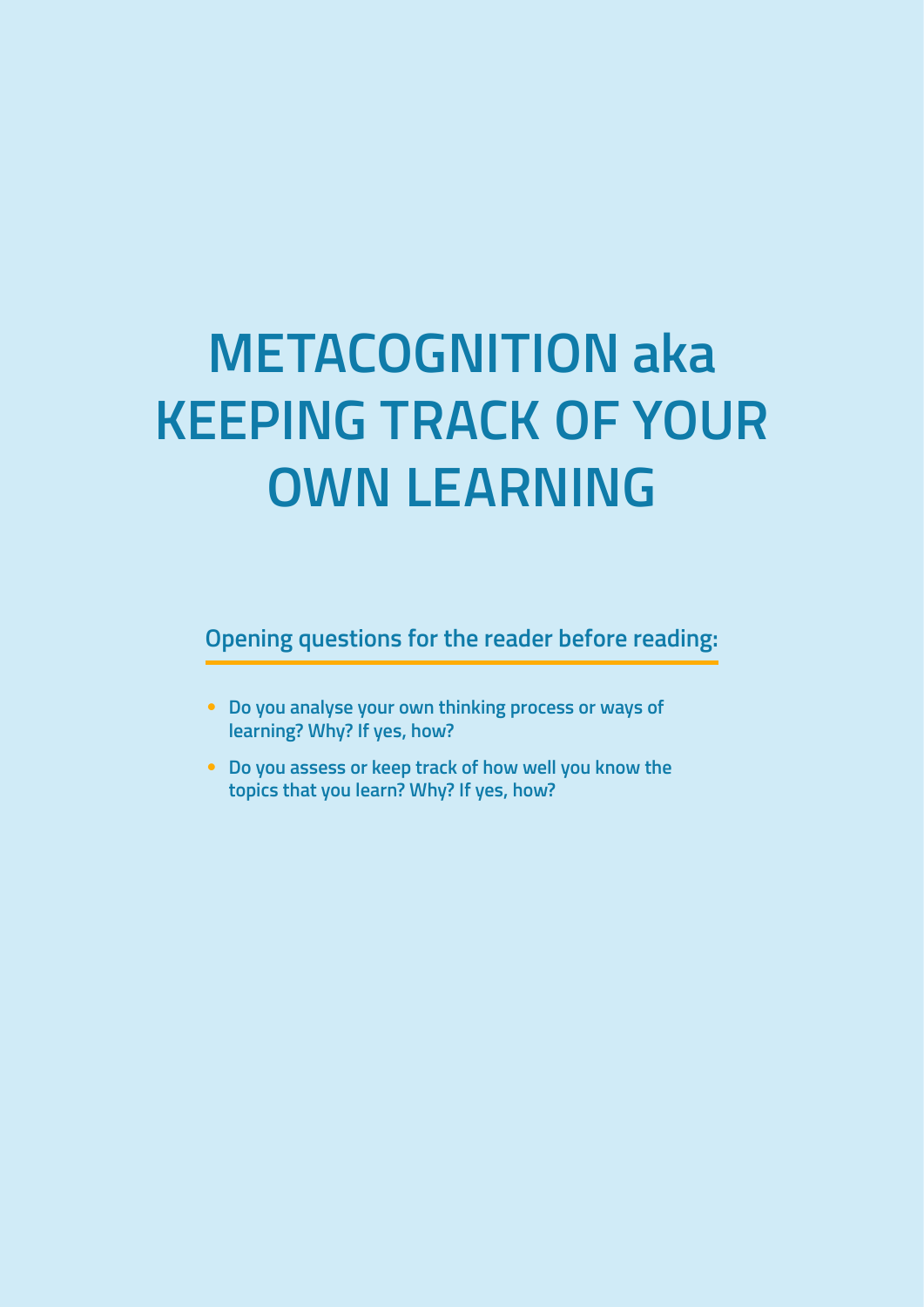First we need to introduce a somewhat strange word called metacognition.

#### **Metacognition can be defined as:**

- Awareness or analysis of one's own learning or thinking processes.<sup>1</sup>
- Planning, monitoring and evaluating your own learning, reflecting on your own performance.<sup>2</sup>

A very simple example: making notes in a lesson is cognitive strategy (to remember the lesson), **deciding that you need to make notes in order to remember** the lesson is a metacognitive strategy. 3 Metacognition is thinking about your learning, not learning itself, for example, what helps you to remember; but also the knowledge of good strategies to learn and think **in order to become better at something.**

Metacognition is an essential part of self-development and learning. It has been said that we might learn more from reflecting on our experiences than from the actual experiences themselves.<sup>4</sup> The human brain is a very complex organ, which brings both many possibilities and struggles with it. It's been well studied<sup>5</sup> that we have many biases that distort the way we process information and we can make "shortcuts" in our thinking that can bring mental flaws into our logic. Becoming better at thinking and learning can often be counter-intuitive and requires practice and effort.

It's important to note that metacognition is a rather complex topic and we are only very briefly touching upon it here. **Good metacognition means being able to assess if we are learning effectively or ineffectively and how we should change our learning strategies.** It's a whole process of mindfully planning, monitoring and then evaluating our learning.

<sup>1</sup> [Merriam-Webster Dictionary](https://www.merriam-webster.com/dictionary/metacognition)

<sup>&</sup>lt;sup>2</sup> National Research Council (NRC) (1996). National Science Education Standards, Washington, DC: National Academies Press

<sup>&</sup>lt;sup>3</sup> Jacobse, A. E., & Harskamp, E. G. (2012). Towards efficient measurement of metacognition in mathematical problem solving. *Metacognition and Learning,* 7(2), 133-149.

<sup>4</sup> Dewey, J. (1933). *How We Think: A Restatement of the Relation of Reflective Thinking to the Educative Process.*

<sup>5</sup> variety of examples in: Kahneman, D. (2011). *Thinking, Fast and Slow.*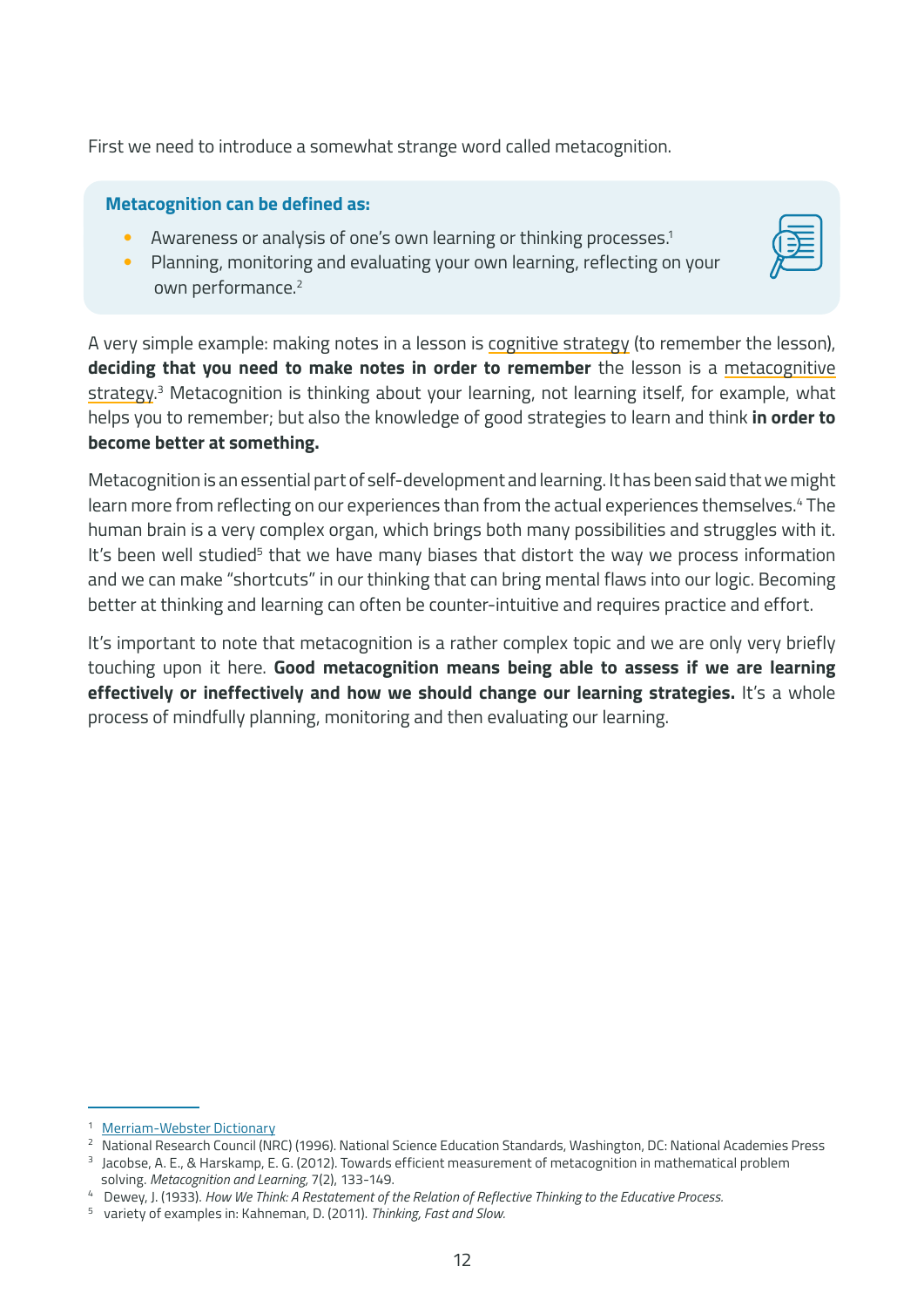**Some examples of metacognitive questions that a learner could ask him/herself in each of these stages:**



Source: Tanner (2012)<sup>6</sup>, Quigley et al (2018)<sup>7</sup>

Developing metacognitive skills is a long process and not something our training courses can teach people to master. But there are some elements which we have included in order to help learners to assess their learning process better and practice metacognitive skills. That's why we have included the ability to self-assess their own skill level and direct their learning more effectively as a part of the Zero Waste Ambassador's competences. Similarly, one of the Zero Waste Trainer's competences is to critically evaluate their own teaching and welcome failure as part of the learning process. Teaching is always also a learning process.

<sup>6</sup> Tanner, K.D. (2012). Promoting Student Metacognition. *CBE - Life Sciences Education*, 11, 113–120.

Quigley, A., Muijs, D., & Stringer, E. (2018). [Metacognition and self-regulated learning. Guidance Report,](https://d2tic4wvo1iusb.cloudfront.net/eef-guidance-reports/metacognition/EEF_Metacognition_and_self-regulated_learning.pdf) Education Endowment Foundation.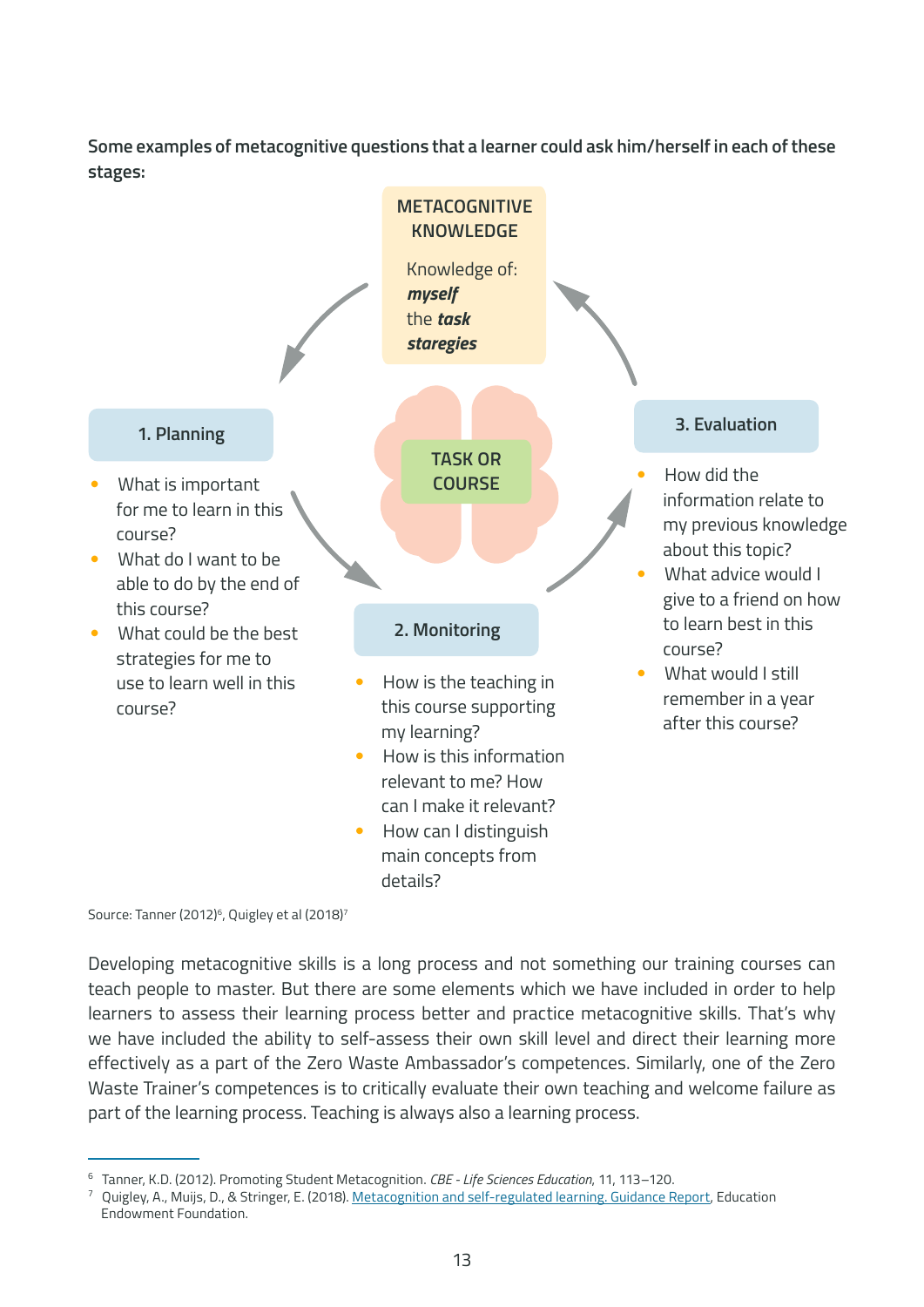For each of our chapters in the handbook we have added opening and ending questions which help to think about what we already know about the topic, what we can do with this knowledge and what we want to do next. This is similar to what we recommend to do during training events:

- **1.** In the beginning thinking about what learners already know about the topic;
- **2.** In the evenings having reflection exercises: ideally learners could write down the most important learning moments and how to use them in the future.

We encourage learners to be confused and to struggle. And perhaps most importantly to notice that **deliberate confusion can also be a metacognitive skill** - to consciously understand what we don't yet understand and what is difficult.

#### **Reflecting on our own learning only based on how it FEELS effective to us is not enough. Why is it so?**

It is well studied<sup>8</sup> that the majority of what we believe about our own learning is not correct. For example, if learning feels hard and confusing, we tend to think that we are not good at the topic and the learning process is ill-designed, although the truth is likely the opposite. In order to become a ninja in metacognition, a crucial aspect is to integrate everything you learn about learning into your self-reflection. This is mainly in the *Main principles of teaching* chapter but also the *Learning motivation* chapter of the Zero Waste Trainer section of the handbook.

In this chapter we offer two exercises for Zero Waste Ambassadors and Trainers. One of them is the **self-assessment questionnaire** where different Zero Waste Ambassador and Trainer competences can be rated and reflected on what kind of proof there is for the presence or lack of those competences. The second is **a self-test** – three real life situations where either Zero Waste Ambassador or Trainer knowledge needs to be applied. It is meant to help assess **the gap that we can have between what we think we know about the topic and what we actually know.**

#### **Additional metacognitive questions after these exercises could be:**

- **How easy or difficult was it for you to assess yourself? Why was it so?**
- **How similar or different were your answers in the self test from that of an expert? What could be the reasons for that?**
- **In what ways could you plan, monitor and evaluate your learning in the future?**

<sup>8</sup> Soderstrom, N. C., & Bjork, R. A. (2015). Learning versus performance: An integrative review. *Perspectives on Psychological Science,* 10(2), 176-199.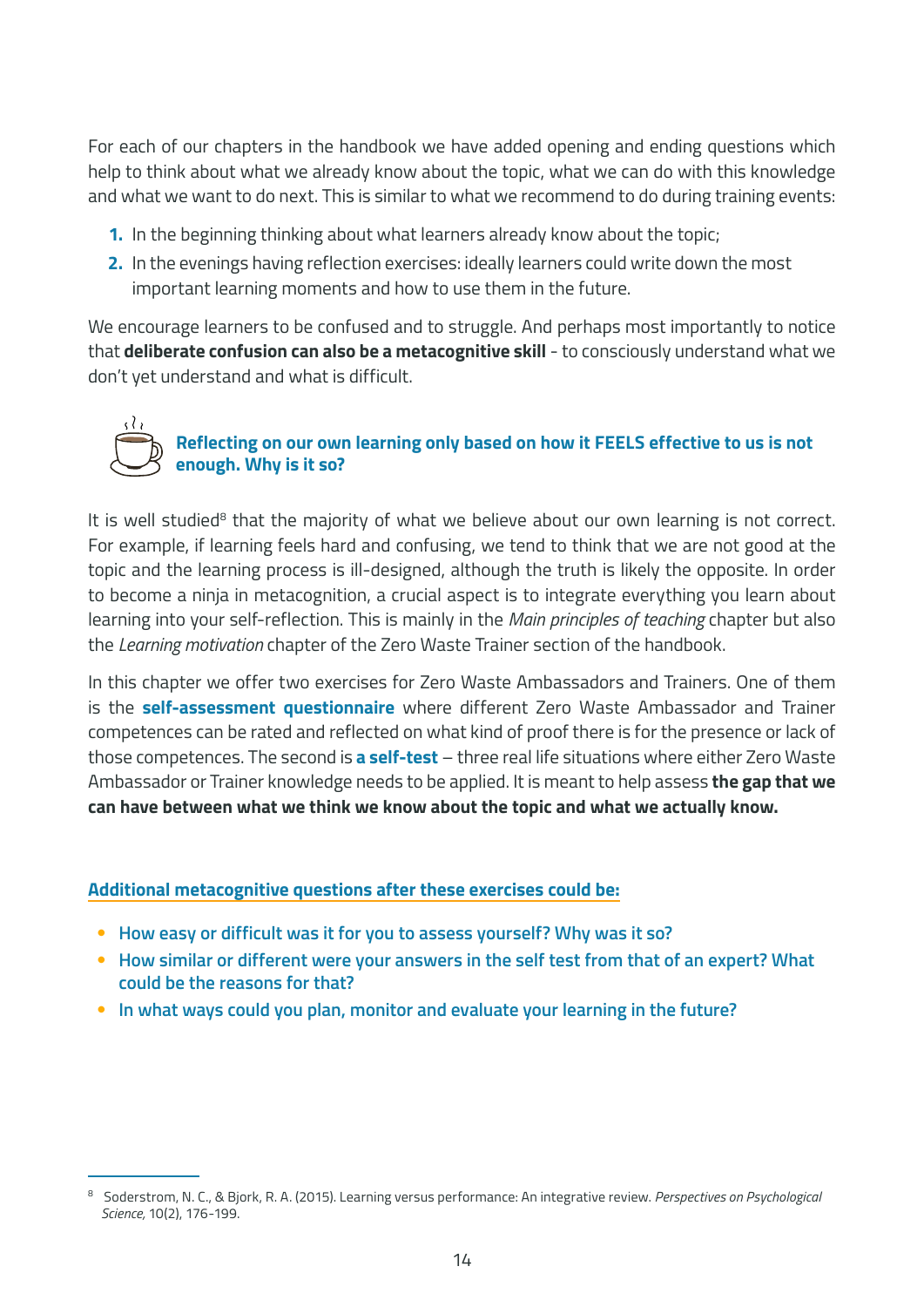### **ZERO WASTE AMBASSADOR SELF-ASSESSMENT QUESTIONNAIRE**

These questions could help you to map your strengths and struggles. They have been grouped by more broader topics but can also be assessed in more detail. It's important to reflect on the reasoning and proof that you add to your assessments.

This questionnaire can be filled before reading any of the handbook chapters, and then checked again after reading and the self-test.

#### **Technical competences**

Knowledge of zero waste basics:

- What is zero waste, what is it now, why is it important
- What is a Zero Waste City
- Preferred waste management, reduction and treatment options

#### **How competent do you feel in it, on the scale of 1-10? Based on what do you think so?** (1- not at all competent, 10 - very competent)

|  | <b>VETY COMPLECTICI</b> |  |
|--|-------------------------|--|
|  |                         |  |
|  |                         |  |

|  |  |  | 1 2 3 4 5 6 7 8 9 10 |  |  |
|--|--|--|----------------------|--|--|
|  |  |  |                      |  |  |

#### Ability to work with data, knowing the importance of data

| How competent do you feel in it, on the scale of 1-10? Based on what do you think so? |  |
|---------------------------------------------------------------------------------------|--|
| (1- not at all competent, 10 - very competent)                                        |  |

| 1 2 3 4 5 6 7 8 9 10 |  |  |  |  |  |  |  |  |  |
|----------------------|--|--|--|--|--|--|--|--|--|
|----------------------|--|--|--|--|--|--|--|--|--|

#### **Policy, advocacy competences**

|                                                                                       | Importance of waste prevention and reduction policies |              |              |       |   |  |    |  |    |  |  |  |  |
|---------------------------------------------------------------------------------------|-------------------------------------------------------|--------------|--------------|-------|---|--|----|--|----|--|--|--|--|
| How competent do you feel in it, on the scale of 1-10? Based on what do you think so? |                                                       |              |              |       |   |  |    |  |    |  |  |  |  |
|                                                                                       | (1- not at all competent, 10 - very competent)        |              |              |       |   |  |    |  |    |  |  |  |  |
|                                                                                       | $\sim$ $\sim$ $\sim$ $\sim$ $\sim$                    | $\mathbf{R}$ | $\mathbf{L}$ | - 5 - | 6 |  | -8 |  | 10 |  |  |  |  |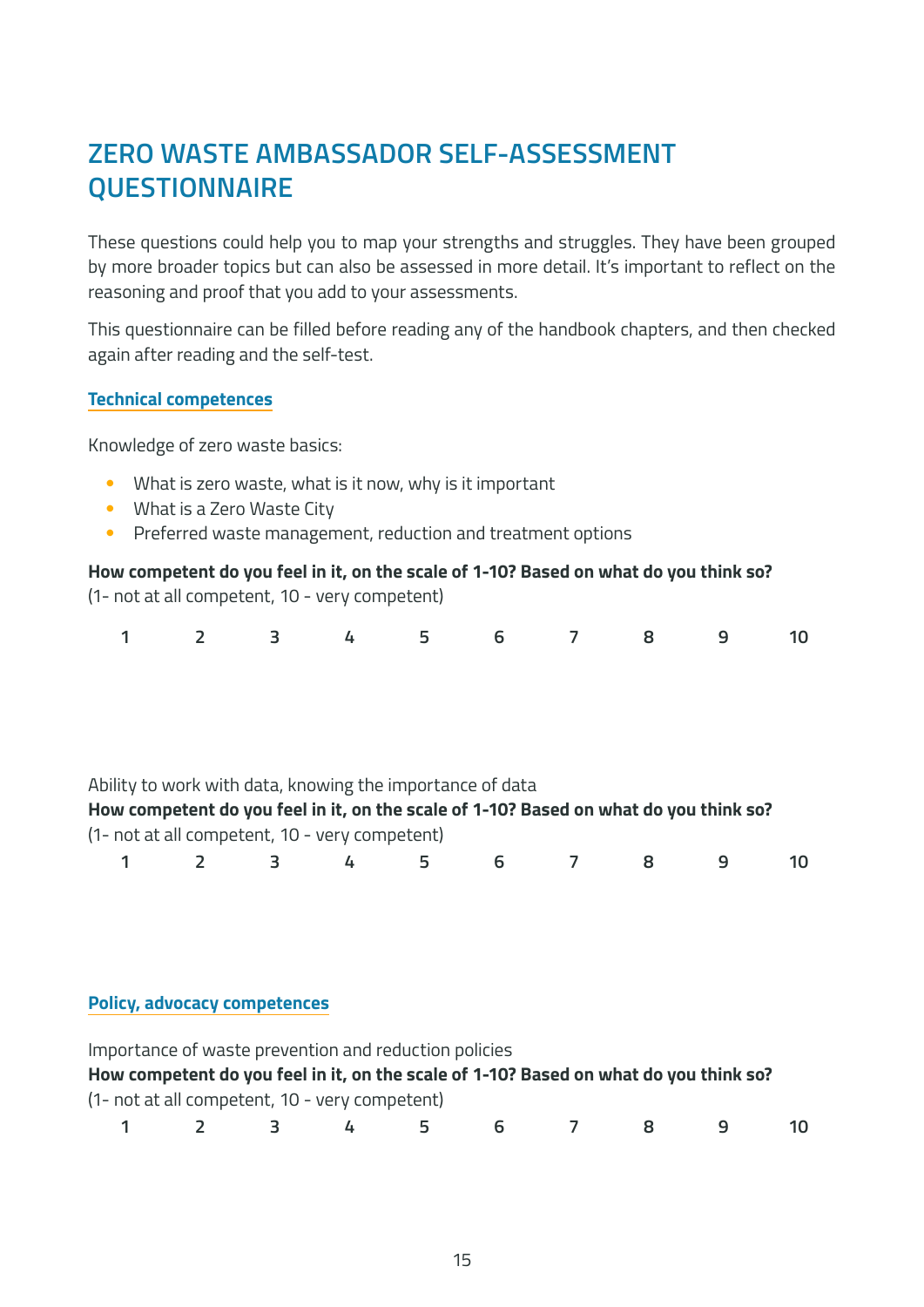|                                                                                                                                                                                                                   |                                                                                                                                                                                                                                                                     | Ability to apply the zero waste principles to different practical contexts<br>How competent do you feel in it, on the scale of 1-10? Based on what do you think so?<br>(1- not at all competent, 10 - very competent) |   |   |   |                |   |   |    |  |  |  |
|-------------------------------------------------------------------------------------------------------------------------------------------------------------------------------------------------------------------|---------------------------------------------------------------------------------------------------------------------------------------------------------------------------------------------------------------------------------------------------------------------|-----------------------------------------------------------------------------------------------------------------------------------------------------------------------------------------------------------------------|---|---|---|----------------|---|---|----|--|--|--|
| 1                                                                                                                                                                                                                 | $\overline{2}$                                                                                                                                                                                                                                                      | 3                                                                                                                                                                                                                     | 4 | 5 | 6 | $\overline{7}$ | 8 | 9 | 10 |  |  |  |
| Ability to advocate for zero waste and convince different stakeholders<br>How competent do you feel in it, on the scale of 1-10? Based on what do you think so?<br>(1- not at all competent, 10 - very competent) |                                                                                                                                                                                                                                                                     |                                                                                                                                                                                                                       |   |   |   |                |   |   |    |  |  |  |
| 1                                                                                                                                                                                                                 | $\overline{2}$                                                                                                                                                                                                                                                      | 3                                                                                                                                                                                                                     | 4 | 5 | 6 | 7              | 8 | 9 | 10 |  |  |  |
|                                                                                                                                                                                                                   |                                                                                                                                                                                                                                                                     |                                                                                                                                                                                                                       |   |   |   |                |   |   |    |  |  |  |
|                                                                                                                                                                                                                   | <b>Soft skills/competences</b><br>Knowledge of different zero waste stakeholders and ability to communicate between them<br>How competent do you feel in it, on the scale of 1-10? Based on what do you think so?<br>(1- not at all competent, 10 - very competent) |                                                                                                                                                                                                                       |   |   |   |                |   |   |    |  |  |  |
| 1                                                                                                                                                                                                                 | $\overline{2}$                                                                                                                                                                                                                                                      | 3                                                                                                                                                                                                                     | 4 | 5 | 6 | $\overline{7}$ | 8 | 9 | 10 |  |  |  |
|                                                                                                                                                                                                                   |                                                                                                                                                                                                                                                                     |                                                                                                                                                                                                                       |   |   |   |                |   |   |    |  |  |  |
|                                                                                                                                                                                                                   | General soft skills: Empathy, positivity, patience, confidence<br>How competent do you feel in it, on the scale of 1-10? Based on what do you think so?<br>(1- not at all competent, 10 - very competent)                                                           |                                                                                                                                                                                                                       |   |   |   |                |   |   |    |  |  |  |
| 1                                                                                                                                                                                                                 | $\overline{2}$                                                                                                                                                                                                                                                      | 3                                                                                                                                                                                                                     | 4 | 5 | 6 | 7              | 8 | 9 | 10 |  |  |  |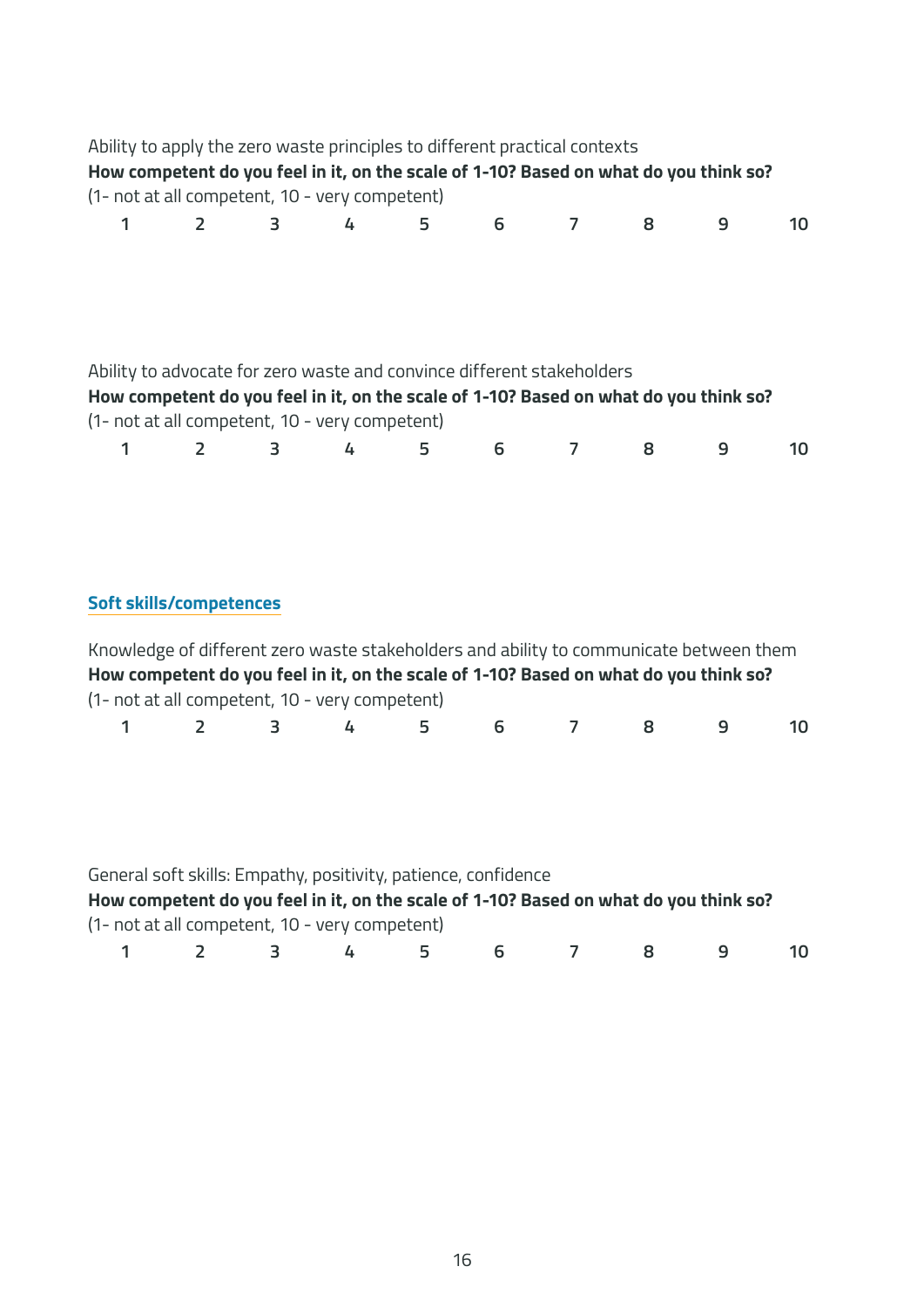### **ZERO WASTE AMBASSADOR SELF-TEST**

One of the best ways to test our knowledge of something is to put it into practice, into real-life situations. Here are three scenarios. Read them and first think through how you would respond without looking at any written material. You could even write down your answers and only then compare them with some of the ideas from experts on page 22.

**1.** A municipality is looking to reduce its organic waste and comes to you seeking advice<br>**1.** Currently it offers a separate collection of organics but it is not mandatory – citizens A municipality is looking to reduce its organic waste and comes to you seeking advice. can buy the bags themselves if they want, which will be collected if left out on the street ahead of the designated collection day. There is very little home-composting done because not many households or businesses have gardens. The rest of the organics are sent 100 km away to an anaerobic digestion site. What are your first thoughts: what additional info would you need, who would you want to talk to, what could be your first steps?

**2.** landfill is now almost full. The municipality is deciding which disposal option to consider Your local municipality has landfilled all of its non-recycled waste in the past. Yet the – whether to extend the landfill site, build an incineration plant, or decide on a separate/ alternative option. What are your first thoughts: what additional info would you need, who would you want to talk to, what could be your first steps?

**3.** Your municipality wants to reduce its carbon footprint, and it has identified the waste<br>and resource sector as one area where GhG emissions could be much lower. It wants Your municipality wants to reduce its carbon footprint, and it has identified the waste to reduce GhG emissions across the city by 50% within the next 10 years and wants the waste sector to play a leading role in this transition. Municipal officials come to you for policy advice and guidance. What are your first thoughts: what additional info would you need, who would you want to talk to, what could be your first steps?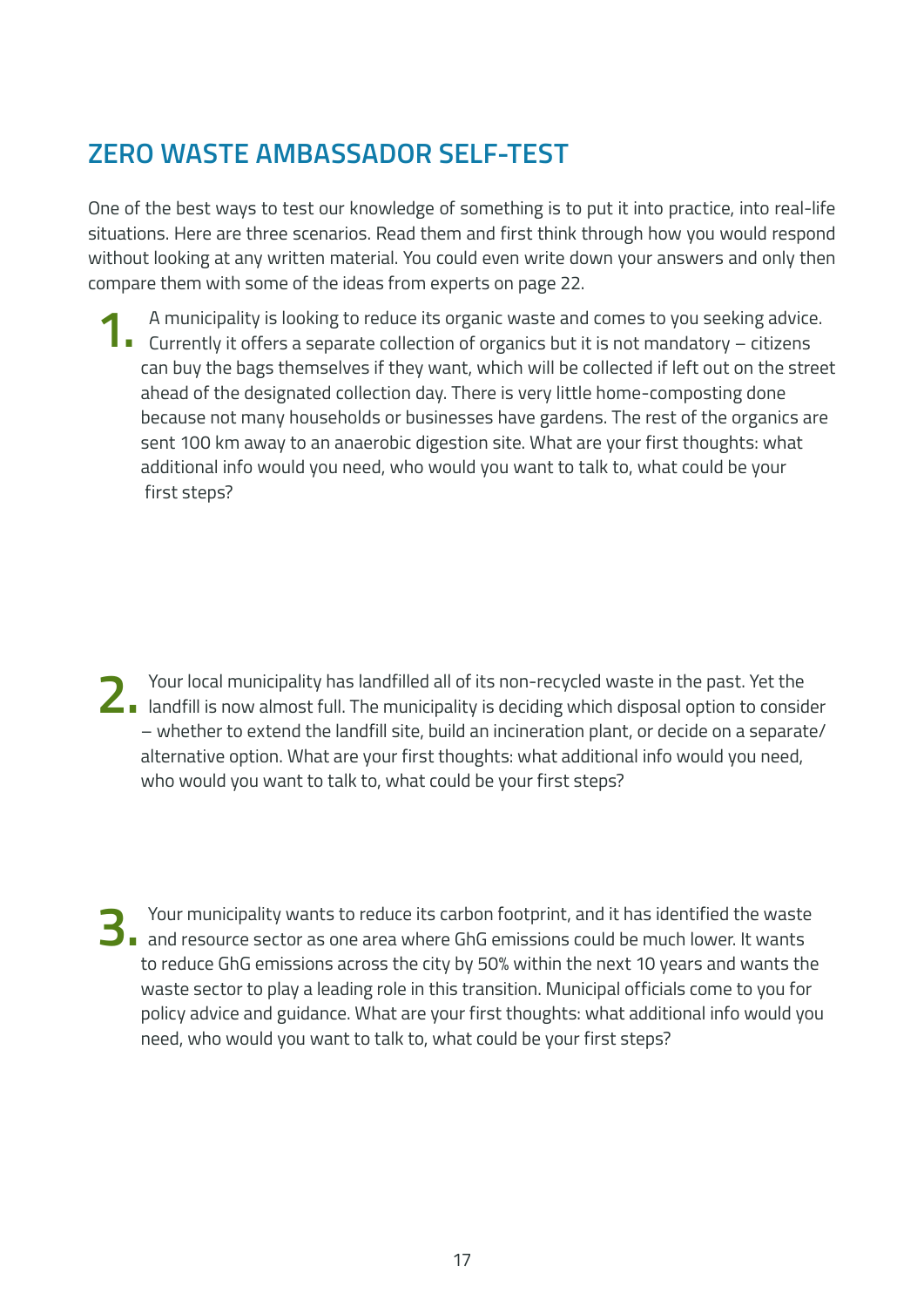### **ZERO WASTE TRAINER SELF-ASSESSMENT QUESTIONNAIRE**

These questions could help you to map your strengths and struggles. They have been grouped by more broader topics but can also be assessed in more detail. It's important to reflect on the reasoning and proof that you add to your assessments.

This questionnaire can be filled before reading any of the handbook chapters, and then checked after reading and the self-test.

#### **Educational psychology competences**

Ability to create motivating learning environments, by supporting the three basic psychological needs of learners

|   |                | How competent do you feel in it, on the scale of 1-10? Based on what do you think so?                                                                                                                              |   |   |   |                |   |                |    |
|---|----------------|--------------------------------------------------------------------------------------------------------------------------------------------------------------------------------------------------------------------|---|---|---|----------------|---|----------------|----|
| 1 |                | (1- not at all competent, 10 - very competent)<br>$\overline{\mathbf{3}}$                                                                                                                                          |   | 5 |   | $\overline{7}$ |   | $\overline{9}$ |    |
|   | $2^{\circ}$    |                                                                                                                                                                                                                    | 4 |   | 6 |                | 8 |                | 10 |
|   |                |                                                                                                                                                                                                                    |   |   |   |                |   |                |    |
|   |                | Ability to support long-term learning instead of short-term performance<br>How competent do you feel in it, on the scale of 1-10? Based on what do you think so?<br>(1- not at all competent, 10 - very competent) |   |   |   |                |   |                |    |
| 1 | $\overline{2}$ | 3                                                                                                                                                                                                                  | 4 | 5 | 6 | 7              | 8 | 9              | 10 |
|   |                |                                                                                                                                                                                                                    |   |   |   |                |   |                |    |
|   |                | Ability to assess the learning outcomes of planned educational activity<br>How competent do you feel in it, on the scale of 1-10? Based on what do you think so?<br>(1- not at all competent, 10 - very competent) |   |   |   |                |   |                |    |

|  |  | 1 2 3 4 5 6 7 8 9 10 |  |  |  |
|--|--|----------------------|--|--|--|
|  |  |                      |  |  |  |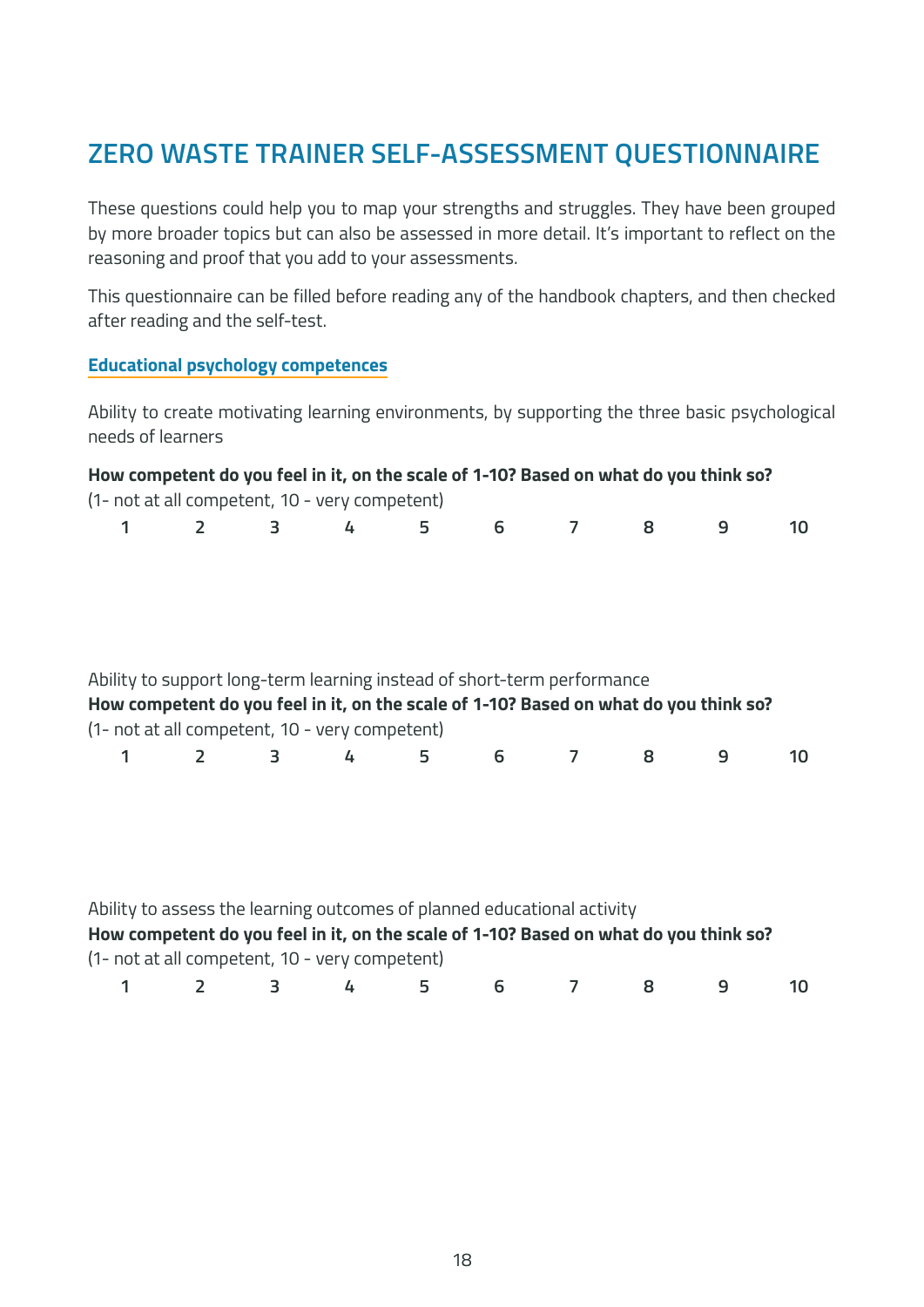### **Topical (zero waste) competences**

|   |                                |   | (1- not at all competent, 10 - very competent)               |   |   | Knowledge of zero waste principles and practices in different contexts<br>How competent do you feel in it, on the scale of 1-10? Based on what do you think so?           |   |   |    |
|---|--------------------------------|---|--------------------------------------------------------------|---|---|---------------------------------------------------------------------------------------------------------------------------------------------------------------------------|---|---|----|
| 1 | $\overline{2}$                 | 3 | 4                                                            | 5 | 6 | $\overline{7}$                                                                                                                                                            | 8 | 9 | 10 |
|   |                                |   |                                                              |   |   |                                                                                                                                                                           |   |   |    |
|   |                                |   | the main zero waste misconceptions and how to work with them |   |   | Understanding of why and how misconceptions occur and how to overcome them, knowledge of                                                                                  |   |   |    |
|   |                                |   |                                                              |   |   | How competent do you feel in it, on the scale of 1-10? Based on what do you think so?                                                                                     |   |   |    |
|   |                                |   | (1- not at all competent, 10 - very competent)               |   |   |                                                                                                                                                                           |   |   |    |
| 1 | $\overline{2}$                 | 3 | 4                                                            | 5 | 6 | $\overline{7}$                                                                                                                                                            | 8 | 9 | 10 |
|   |                                |   | (1- not at all competent, 10 - very competent)               |   |   | Ability to transform zero waste skills and knowledge into educational activities<br>How competent do you feel in it, on the scale of 1-10? Based on what do you think so? |   |   |    |
| 1 | $\overline{2}$                 | 3 | 4                                                            | 5 | 6 | 7                                                                                                                                                                         | 8 | 9 | 10 |
|   | <b>Soft skills/competences</b> |   |                                                              |   |   |                                                                                                                                                                           |   |   |    |
|   |                                |   |                                                              |   |   |                                                                                                                                                                           |   |   |    |
|   | ability to improvise           |   |                                                              |   |   | Confidence to perform in public, ability to adapt to the changes in learning setting,                                                                                     |   |   |    |
|   |                                |   | (1- not at all competent, 10 - very competent)               |   |   | How competent do you feel in it, on the scale of 1-10? Based on what do you think so?                                                                                     |   |   |    |
| 1 | $\overline{2}$                 | 3 | 4                                                            | 5 | 6 |                                                                                                                                                                           | 8 | 9 | 10 |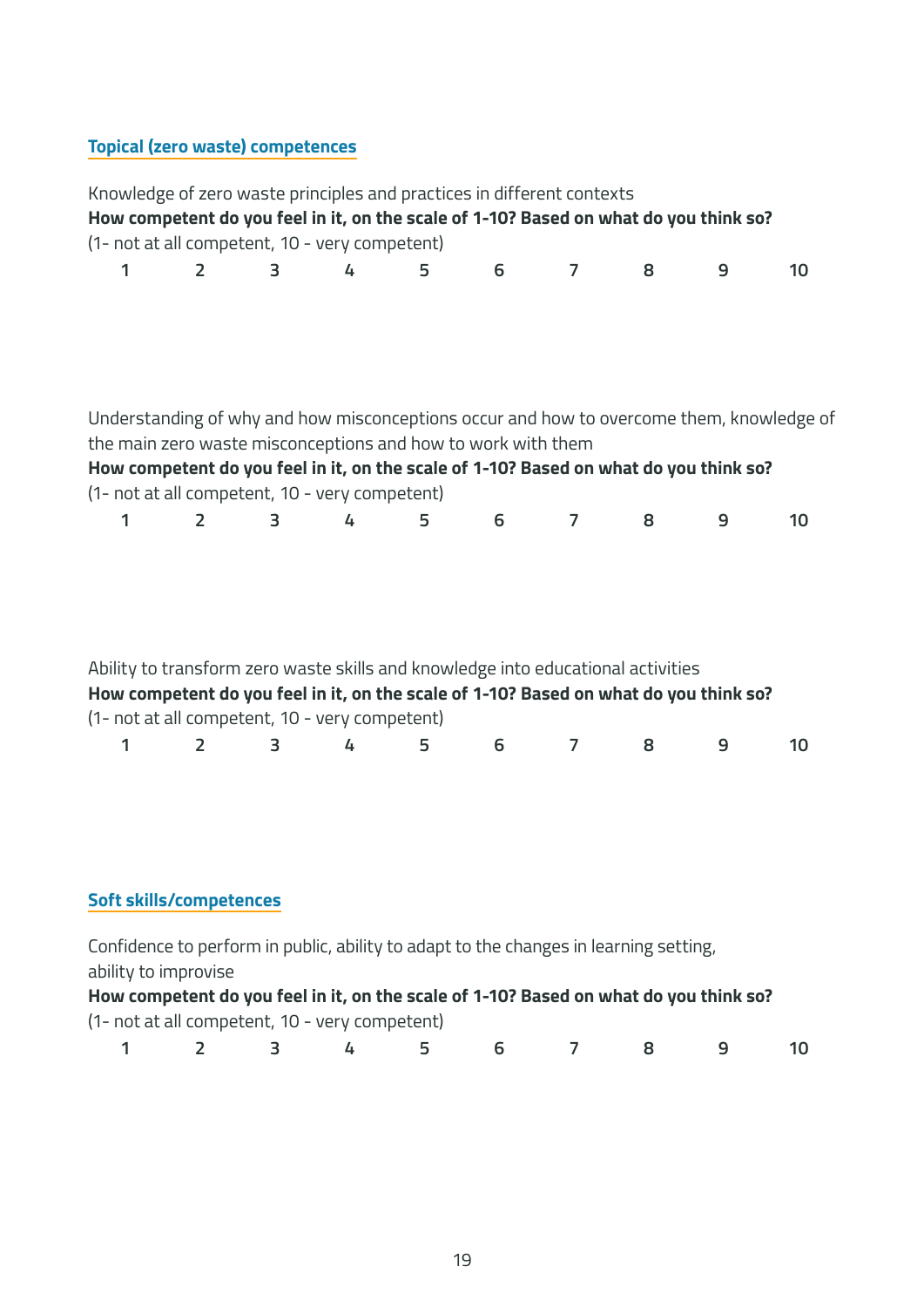Patience, empathy, open and warm curiosity towards oneself and towards the learners' perspective, especially in moments of stress/misunderstandings **How competent do you feel in it, on the scale of 1-10? Based on what do you think so?** (1- not at all competent, 10 - very competent) **1 2 3 4 5 6 7 8 9 10**

| Ability to critically evaluate your own teaching and welcome failure as part of the learning process |                                                |     |          |   |    |  |  |  |  |  |  |  |
|------------------------------------------------------------------------------------------------------|------------------------------------------------|-----|----------|---|----|--|--|--|--|--|--|--|
| How competent do you feel in it, on the scale of 1-10? Based on what do you think so?                |                                                |     |          |   |    |  |  |  |  |  |  |  |
|                                                                                                      | (1- not at all competent, 10 - very competent) |     |          |   |    |  |  |  |  |  |  |  |
| $\mathbf{1}$                                                                                         | $\overline{\phantom{a}}$                       | - 3 | <u>д</u> | 5 | 6. |  |  |  |  |  |  |  |



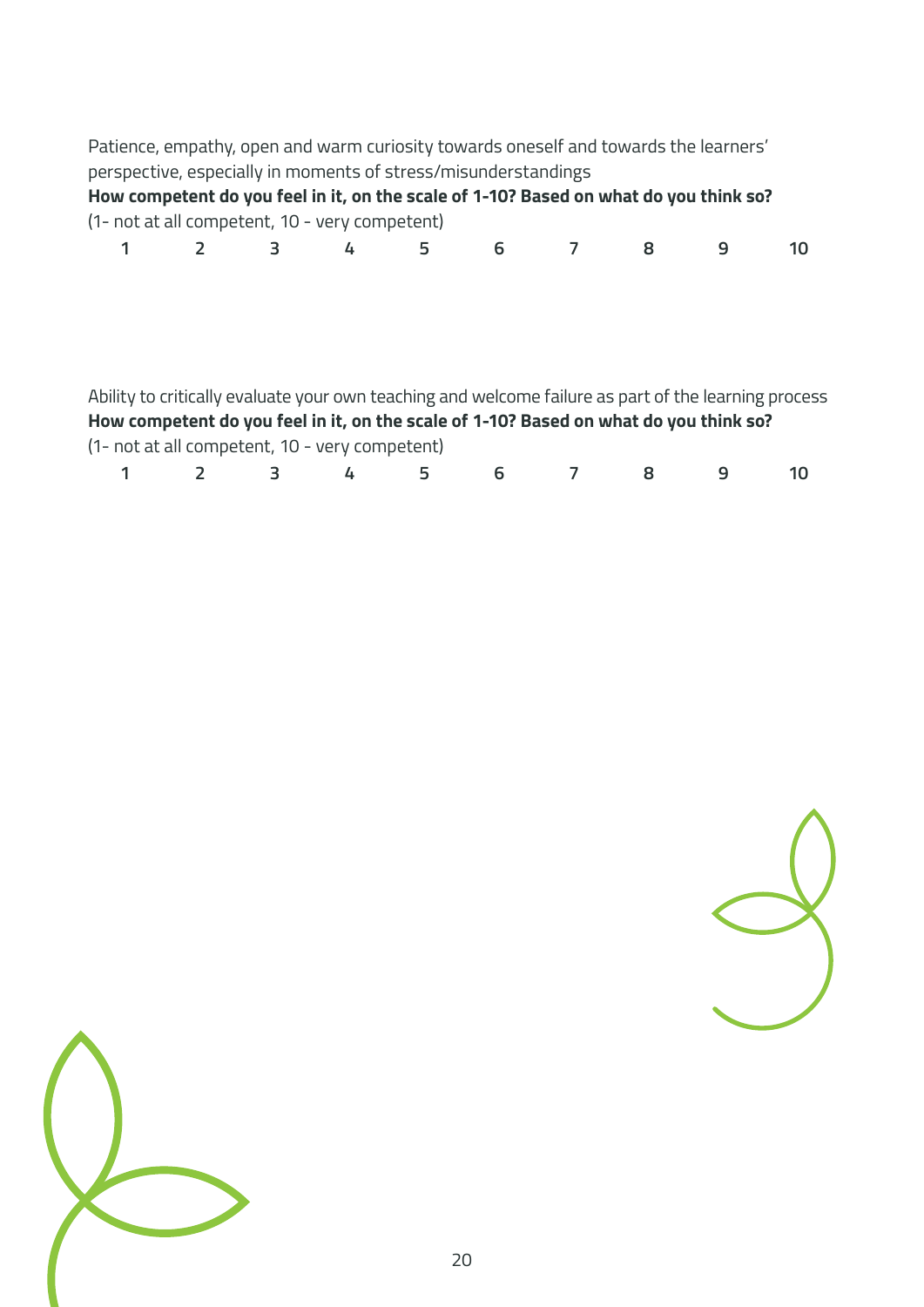## **ZERO WASTE TRAINER SELF-TEST**

One of the best ways to test our knowledge of something is to put it into practice, into real-life situations. Here are three scenarios. Read them and first think through how you would respond without looking at any written material. You could even write down your answers and only then compare them with some of the ideas from experts on page 23.

You are at a conference. During lunch break you start chatting with a company owner,<br>who proudly tells you that they are also moving towards circular economy, for example You are at a conference. During lunch break you start chatting with a company owner, all their waste is used to create energy. What are your first thoughts on how to respond to her/him?

**2.** at the office, in their events, in everyday life. Describe your first thoughts on how would You are asked to give a 2h training session to a bank on zero waste – what they can do you prepare and set up this session.

**3.** with the aim to educate all the municipality staff on zero waste. You know that some You were invited by the environment officer to give a 1.5 h session at a municipality, people are quite enthusiastic about the topic, while there are also some old school skeptics. What are your initial thoughts on how to start your session and what to try to keep in mind during the session while communicating with your audience?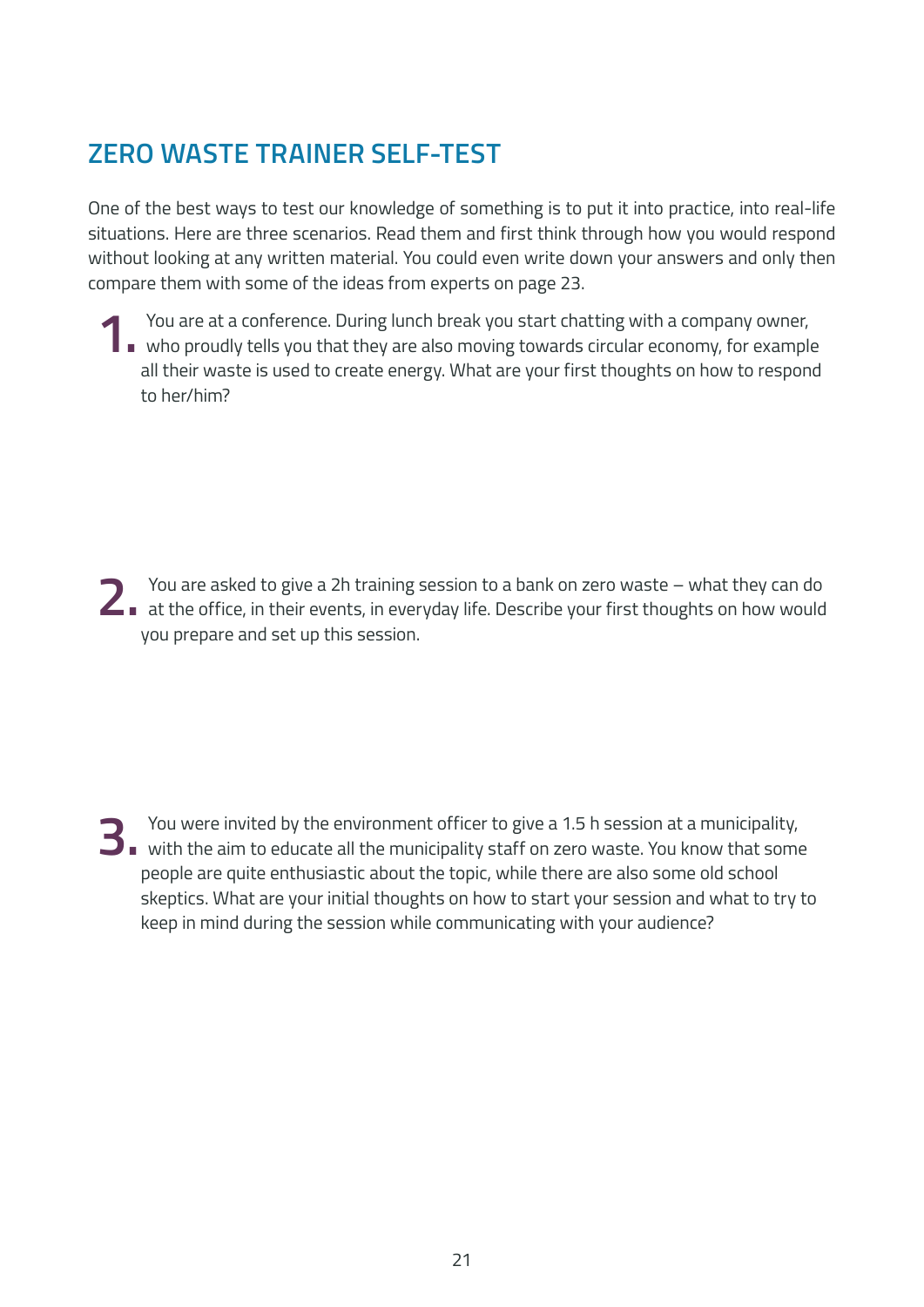## **EXPERT THOUGHTS ABOUT AMBASSADOR TEST SCENARIOS**

Besides comparing your answers with the ones from an expert, you can go through different Zero Waste Ambassador chapters to see if you can find out why we have responded this way here.

- Since the goal is a reduction of organic waste amounts, enabling and encouraging home,<br>community and/or business composting is a sure way to get it done. Making separate Since the goal is a reduction of organic waste amounts, enabling and encouraging home, collection mandatory would shift the waste from the residual stream to a separate one, may reduce the amounts through evaporation if collected in permeable bags, and enable giving more economic incentives to residents to choose home/community composting instead. An increased organic waste stream will make transporting the waste economically inefficient, while making a new local composting or Anaerobic Digestion facility more viable. For reduction at source the municipality could implement awareness raising and educational campaigns, challenges, research, good practices from elsewhere and provide funding for action/innovation.
- **2** First the time scale needs to be clarified how much time is remaining until the landfill is full? If it's a matter of months, then there's no choice but to find some other existing First the time scale needs to be clarified – how much time is remaining until the landfill disposal option first, and then think of other measures. Otherwise the Zero Waste Hierarchy should be followed, preferring extending/replacing the landfill over incineration, while at the same time launching work on waste prevention and residual minimization. Depending on the capacities, timelines and ambition, costs for a new disposal site might be avoided.
- **3.** First think of how the GhG inventory is being done. If it's just the default, where the waste sector is represented only through methane emissions from landfills, all the First think of how the GhG inventory is being done. If it's just the default, where the effort should go towards banning landfilling of unstabilized waste and reducing organic content, which is easier when you have separate collection of organic waste. If they are looking at it holistically, then all possible waste prevention measures are candidates for implementation and priority should be given to those with largest potential gains. This will largely depend on the current waste generation and management systems, level of awareness and engagement of the residents and the wider regional or national frame.